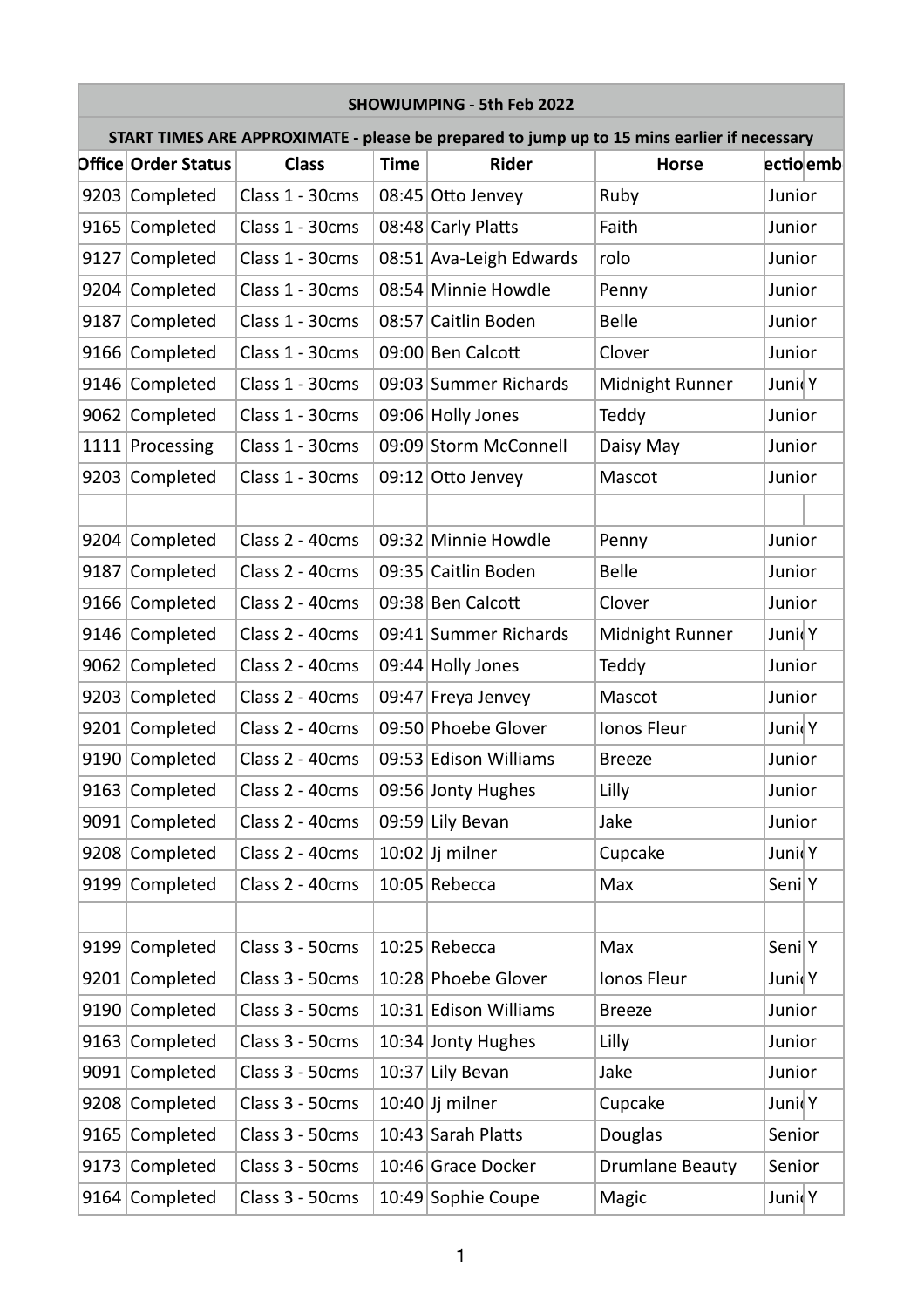|      | 9209 Completed  | Class 3 - 50cms |                                        |                            | Junior            |  |
|------|-----------------|-----------------|----------------------------------------|----------------------------|-------------------|--|
|      |                 |                 | 10:52 Chloe Thorpe                     | Lucan                      |                   |  |
| 9218 | Completed       | Class 3 - 50cms | 10:55 Sophie Welch                     | <b>Mello Moments</b>       | Seni <sup>Y</sup> |  |
| 9202 | Completed       | Class 3 - 50cms | 10:58 Heidi O'Neill                    | Pokohontus                 | Seni Y            |  |
|      | 9200 Completed  | Class 3 - 50cms | 11:01 Julie Whittingham                | Miss Moo                   | Senior            |  |
|      |                 |                 |                                        |                            |                   |  |
|      | 9173 Completed  | Class 4 - 60cms | 11:21 Grace Docker                     | <b>Drumlane Beauty</b>     | Senior            |  |
| 9164 | Completed       | Class 4 - 60cms | 11:23 Sophie Coupe                     | Magic                      | JunidY            |  |
| 9209 | Completed       | Class 4 - 60cms | 11:26 Chloe Thorpe                     | Lucan                      | Junior            |  |
|      | 9218 Completed  | Class 4 - 60cms | 11:28 Sophie Welch                     | <b>Mello Moments</b>       | Seni <sup>Y</sup> |  |
|      | 9218 Completed  | Class 4 - 60cms | 11:31 Lucy Welch                       | Sir Puzzle Pants           | JunidY            |  |
|      | 1111 Processing | Class 4 - 60cms | 11:33 Esther Griffiths                 | Ellie                      | Junior            |  |
| 9202 | Completed       | Class 4 - 60cms | 11:36 Heidi O'Neill                    | Pokohontus                 | Seni <sup>Y</sup> |  |
| 9178 | Completed       | Class 4 - 60cms | 11:38 Jessica Richards                 | <b>Devils Diamond</b>      | Senior            |  |
| 9059 | Completed       | Class 4 - 60cms | 11:41 Fiona Heath                      | Dolly the unicorn          | Senior            |  |
|      | 9041 Completed  | Class 4 - 60cms | 11:43 Evie Vincent                     | Princess                   | Junior            |  |
|      | 9088 Completed  | Class 4 - 60cms | 11:46 Macy Stokes                      | Kalmara What a Surp JunicY |                   |  |
|      |                 |                 |                                        |                            |                   |  |
|      | 9041 Completed  | Class 5 - 65cms | 12:06 Evie Vincent                     | Princess                   | Junior            |  |
| 9173 | Completed       | Class 5 - 65cms | 12:08 Grace Docker                     | <b>Drumlane Beauty</b>     | Senior            |  |
| 9127 | Completed       | Class 5 - 65cms | 12:11 victoria edwards                 | Todd                       | Senior            |  |
| 8467 | Completed       | Class 5 - 65cms | 12:13 Abbie Burrows                    | Vinnie                     | Senior            |  |
| 9192 | Completed       | Class 5 - 65cms | 12:16 Shelley Brydon-Masd Happigolucki |                            | Senior            |  |
|      | 9168 Completed  | Class 5 - 65cms | 12:18 Ann Gregory                      | DJ                         | Senior            |  |
|      | 9194 Completed  | Class 5 - 65cms | 12:21 Sally tuckley                    | Fenice                     | Seni Y            |  |
|      | 9202 Completed  | Class 5 - 65cms | 12:23 Heidi O'Neill                    | Dakota                     | Seni <sup>Y</sup> |  |
| 8713 | Completed       | Class 5 - 65cms | 12:26 Lauren Bickley                   | Arabella                   | Senior            |  |
| 9088 | Completed       | Class 5 - 65cms | 12:28 Macy Stokes                      | Kalmara What a Surp JunicY |                   |  |
| 9182 | Completed       | Class 5 - 65cms | 12:31 Hannah blackwell                 | Seren Ebrill               | Senior            |  |
| 9212 | Completed       | Class 5 - 65cms | 12:33 Zoe Owen                         | Tommy                      | Senior            |  |
| 9228 | Completed       | Class 5 - 65cms | $12:36$ Blazey                         | Hamish Gowan               | Junior            |  |
| 9228 | Completed       | Class 5 - 65cms | $12:38$ George                         | Sophy Gowan                | Senior            |  |
| 9227 | Completed       | Class 5 - 65cms | 12:41 Thomas Hardt                     | Irish Oak                  | Seni Y            |  |
| 9227 | Completed       | Class 5 - 65cms | 12:43 Kate Hardt                       | Irish Ginger Nut           | Seni Y            |  |
| 9189 | Completed       | Class 5 - 65cms | 12:46 Jemima Gautier                   | Maybrookes Sonny D JunicY  |                   |  |
|      |                 |                 |                                        |                            |                   |  |
| 9192 | Completed       | Class 6 - 70cms | 13:06 Shelley Brydon-Masd Happigolucki |                            | Senior            |  |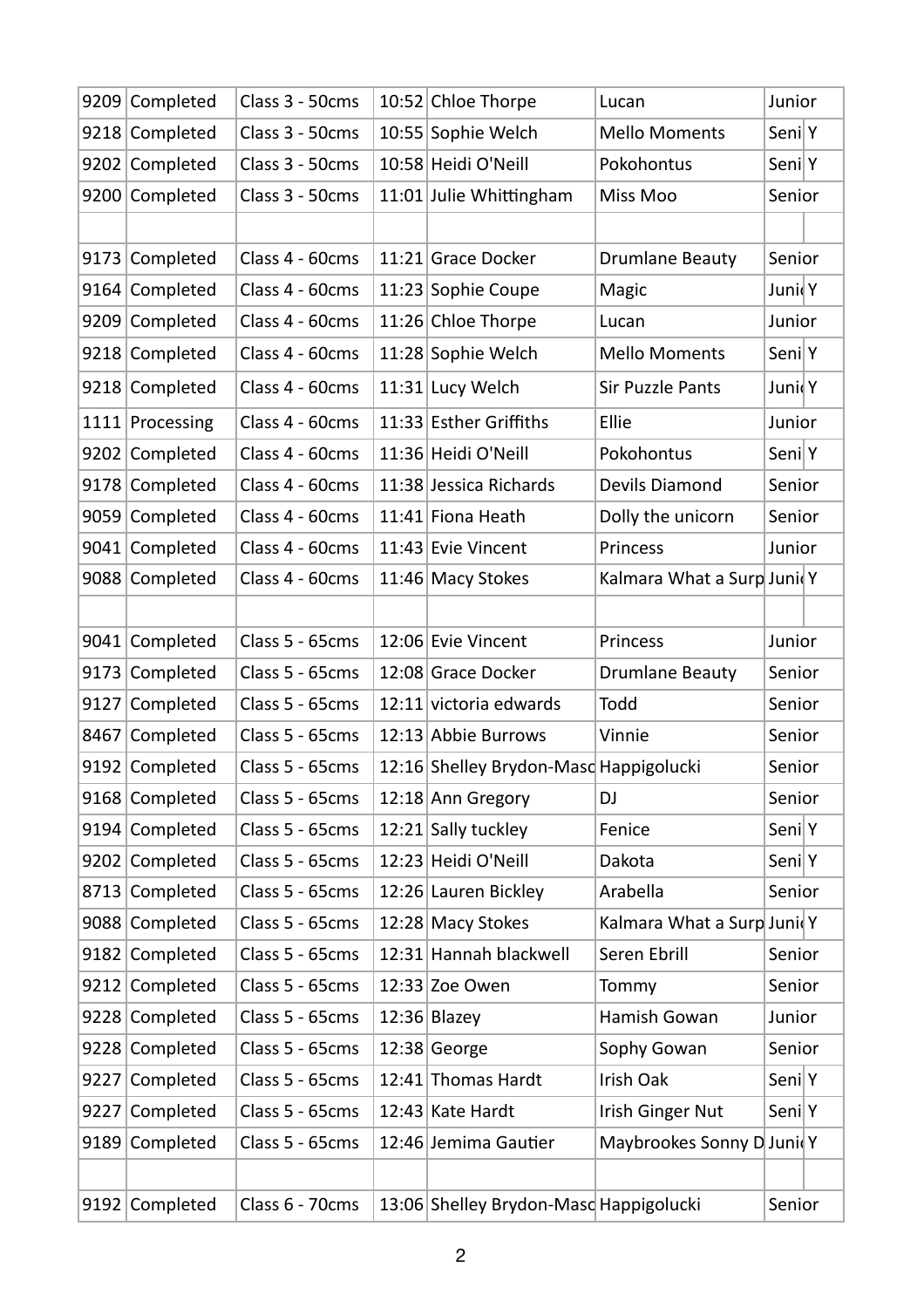|      | 9168 Completed | Class 6 - 70cms | 13:08 Ann Gregory      | DJ                            | Senior |
|------|----------------|-----------------|------------------------|-------------------------------|--------|
| 9194 | Completed      | Class 6 - 70cms | 13:11 Sally tuckley    | Fenice                        | Seni Y |
| 9202 | Completed      | Class 6 - 70cms | 13:13 Heidi O'Neill    | Dakota                        | Seni Y |
| 8713 | Completed      | Class 6 - 70cms | 13:16 Lauren Bickley   | Arabella                      | Senior |
| 9088 | Completed      | Class 6 - 70cms | 13:18 Macy Stokes      | Kalmara What a Surp JunicY    |        |
|      | 9182 Completed | Class 6 - 70cms | 13:21 Hannah Blackwell | Seren Ebrill                  | Senior |
| 9212 | Completed      | Class 6 - 70cms | 13:23 Zoe Owen         | Tommy                         | Senior |
| 9228 | Completed      | Class 6 - 70cms | $13:26$ Blazey         | Hamish Gowan                  | Junior |
| 9228 | Completed      | Class 6 - 70cms | 13:28 Gingerbread Man  | Oona Gowan                    | Junior |
|      | 9228 Completed | Class 6 - 70cms | $13:31$ George         | Sophy Gowan                   | Senior |
| 9227 | Completed      | Class 6 - 70cms | 13:33 Thomas Hardt     | <b>Irish Oak</b>              | Seni Y |
| 9227 | Completed      | Class 6 - 70cms | 13:36 Kate Hardt       | Irish Ginger Nut              | Seni Y |
| 9185 | Completed      | Class 6 - 70cms | 13:33 Jodie Bradbury   | Diego                         | Senior |
| 9139 | Completed      | Class 6 - 70cms | 13:36 Ella Terry       | <b>Black Blakeney</b>         | Junior |
|      | 9220 Completed | Class 6 - 70cms | 13:38 Tristan Chandler | Ellie                         | Senior |
| 9180 | Completed      | Class 6 - 70cms | 13:41 Heidi thacker    | Brendonhill symba             | Senior |
| 9175 | Completed      | Class 6 - 70cms | $13:43$ Ellie codd     | Zoe                           | Senior |
| 9162 | Completed      | Class 6 - 70cms | 13:46 Nicola Morgan    | Gwin Llogsi                   | Senior |
|      |                |                 |                        |                               |        |
| 9181 | Completed      | Class 6 - 70cms | 13:48 Ruby Birchenough | Alverley honeysuckle JunicY   |        |
| 8944 | Completed      | Class 6 - 70cms | 13:51 Amélie Medford   | Fernville Max                 | Junior |
| 9205 | Completed      | Class 6 - 70cms | 13:53 Esmie Timmis     | Misty                         | Junior |
| 9229 | Completed      | Class 6 - 70cms | 13:56 Jessica Cartmail | Eucalyptus                    | Junior |
|      | 9230 Completed | Class 6 - 70cms | 13:58 John Tellwright  | Sam                           | Senior |
|      | 9230 Completed | Class 6 - 70cms | 14:01 Rachel Morris    | Dan                           | Senior |
|      |                |                 |                        |                               |        |
|      | 9228 Completed | Class 7 - 80cms | 14:21 Gingerbread Man  | Oona Gowan                    | Junior |
| 9227 | Completed      | Class 7 - 80cms | 14:23 Kate Hardt       | Irish Oak                     | Seni Y |
|      | 9181 Completed | Class 7 - 80cms | 14:26 Ruby Birchenough | Alverley honeysuckle JunicY   |        |
| 9189 | Completed      | Class 7 - 80cms | 14:28 Jemima Gautier   | Fieldside Royal Apprd Junid Y |        |
| 9180 | Completed      | Class 7 - 80cms | 14:31 Heidi thacker    | Brendonhill symba             | Senior |
| 9175 | Completed      | Class 7 - 80cms | $14:33$ Ellie codd     | Zoe                           | Senior |
| 9162 | Completed      | Class 7 - 80cms | 14:36 Nicola Morgan    | Gwin Llogsi                   | Senior |
| 8944 | Completed      | Class 7 - 80cms | 14:38 Amélie Medford   | Fernville Max                 | Junior |
| 9205 | Completed      | Class 7 - 80cms | 14:41 Esmie Timmis     | Misty                         | Junior |
| 9229 | Completed      | Class 7 - 80cms | 14:43 Jessica Cartmail | Eucalyptus                    | Junior |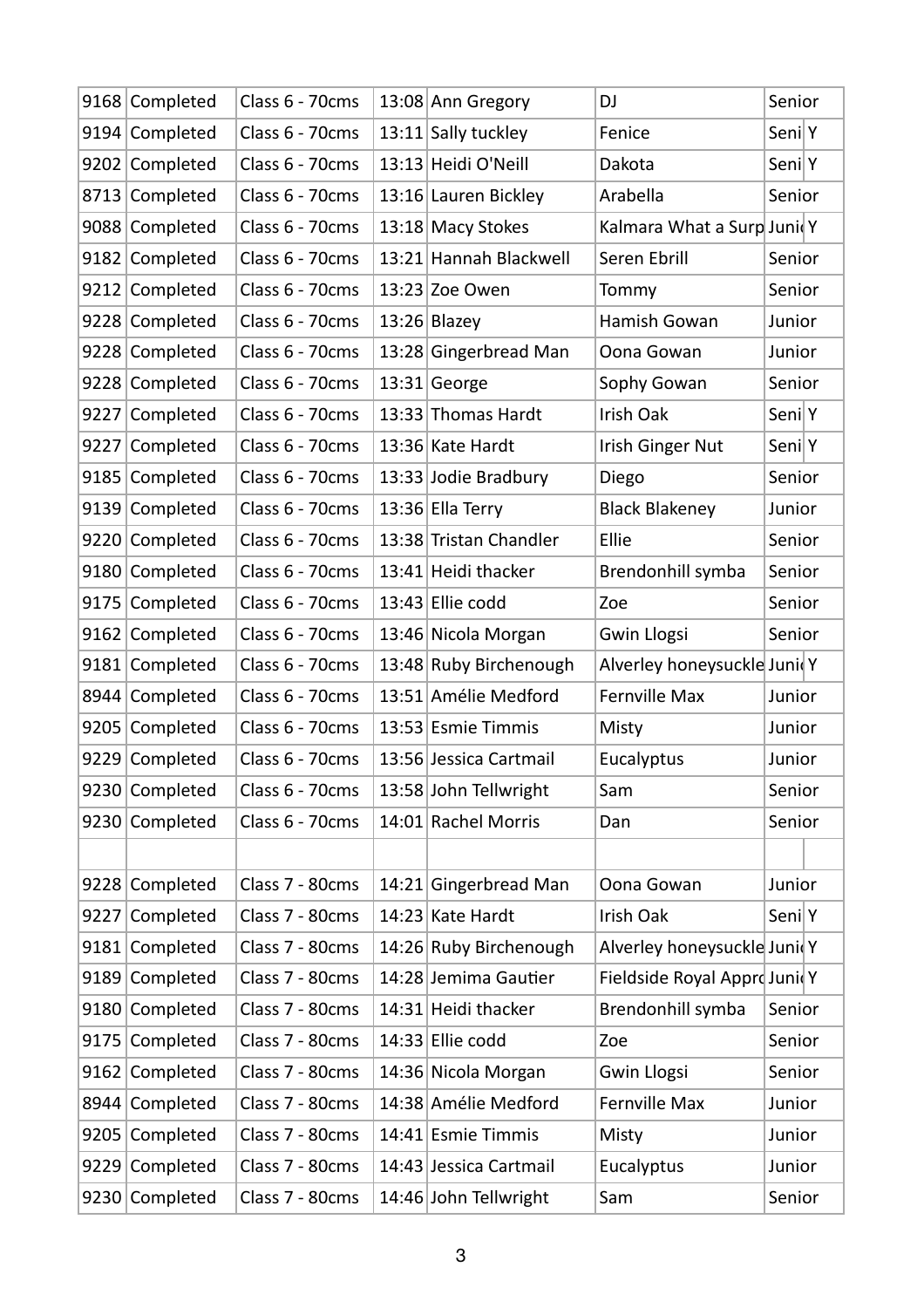|      | 9230 Completed  | Class 7 - 80cms  |       | 14:48 Rachel Morris                      | Dan                         | Senior |  |
|------|-----------------|------------------|-------|------------------------------------------|-----------------------------|--------|--|
| 9127 | Completed       | Class 7 - 80cms  |       | 14:51 victoria edwards                   | Todd                        | Senior |  |
| 9191 | Completed       | Class 7 - 80cms  |       | 14:53 Charlotte Mason                    | Jude                        | Junior |  |
|      | 9038 Completed  | Class 7 - 80cms  |       | 14:56 Ella Farrell                       | The Brewer                  | Junior |  |
|      | 1111 Processing | Class 7 - 80cms  |       | 14:58 Tristan Chandler                   | Mia                         | Senior |  |
|      | 9200 Completed  | Class 7 - 80cms  |       | 15:01 Ella Whittingham                   | Embla Thornton              | Senior |  |
| 9174 | Completed       | Class 7 - 80cms  |       | 15:03 Beth Maso                          | Embla Isabella              | Junior |  |
| 9202 | Completed       | Class 7 - 80cms  |       | 15:06 Heidi O'Neill                      | Lucky Dancer                | Seni Y |  |
| 9140 | Completed       | Class 7 - 80cms  |       | 15:08 William Gaff                       | Gotaway                     | Senior |  |
|      | 9181 Completed  | Class 7 - 80cms  |       | 15:11 Ruby Birchenough                   | My sweet merci              | JunidY |  |
| 9181 |                 |                  |       | Ruby please slot in your 2 to suit :-)   |                             |        |  |
| 9181 | Completed       | Class 8 - 90cms  |       | 15:31 Ruby Birchenough                   | My sweet merci              | JunidY |  |
| 9200 | Completed       | Class 8 - 90cms  |       | 15:33 Ella Whittingham                   | Embla Thornton              | Senior |  |
| 9174 | Completed       | Class 8 - 90cms  |       | 15:36 Beth Mason                         | Embla Isabella              | Junior |  |
| 9202 | Completed       | Class 8 - 90cms  |       | 15:38 Heidi O'Neill                      | Lucky Dancer                | Seni Y |  |
| 9140 | Completed       | Class 8 - 90cms  |       | 15:41 William Gaff                       | Gotaway                     | Senior |  |
|      | 1111 Processing | Class 8 - 90cms  |       | 15:43 Libby Pace                         | Lehanagh Star               | Senior |  |
| 9167 | Completed       | Class 8 - 90cms  |       | 15:46 Harriet Cameron                    | Rory                        | Junior |  |
|      |                 |                  | 15:48 |                                          |                             |        |  |
| 9210 | Completed       | Class 8 - 90cms  |       | 15:51 Tash Tordoff                       | Argenta                     | Senior |  |
| 9181 | Completed       | Class 8 - 90cms  |       | 15:53 Ruby Birchenough                   | Alverley honeysuckle JunicY |        |  |
|      |                 |                  |       |                                          |                             |        |  |
| 9167 | Completed       |                  |       | Class 9 - 100cms   16:08 Harriet Cameron | Rory                        | Junior |  |
|      |                 |                  | 16:11 |                                          |                             |        |  |
| 9210 | Completed       | Class 9 - 100cms |       | 16:13 Tash Tordoff                       | Argenta                     | Senior |  |
|      | 9181 Completed  | Class 9 - 100cms |       | 16:16 Ruby Birchenough                   | My sweet merci              | JunidY |  |
|      |                 |                  |       | 122                                      |                             |        |  |
|      |                 |                  |       |                                          |                             |        |  |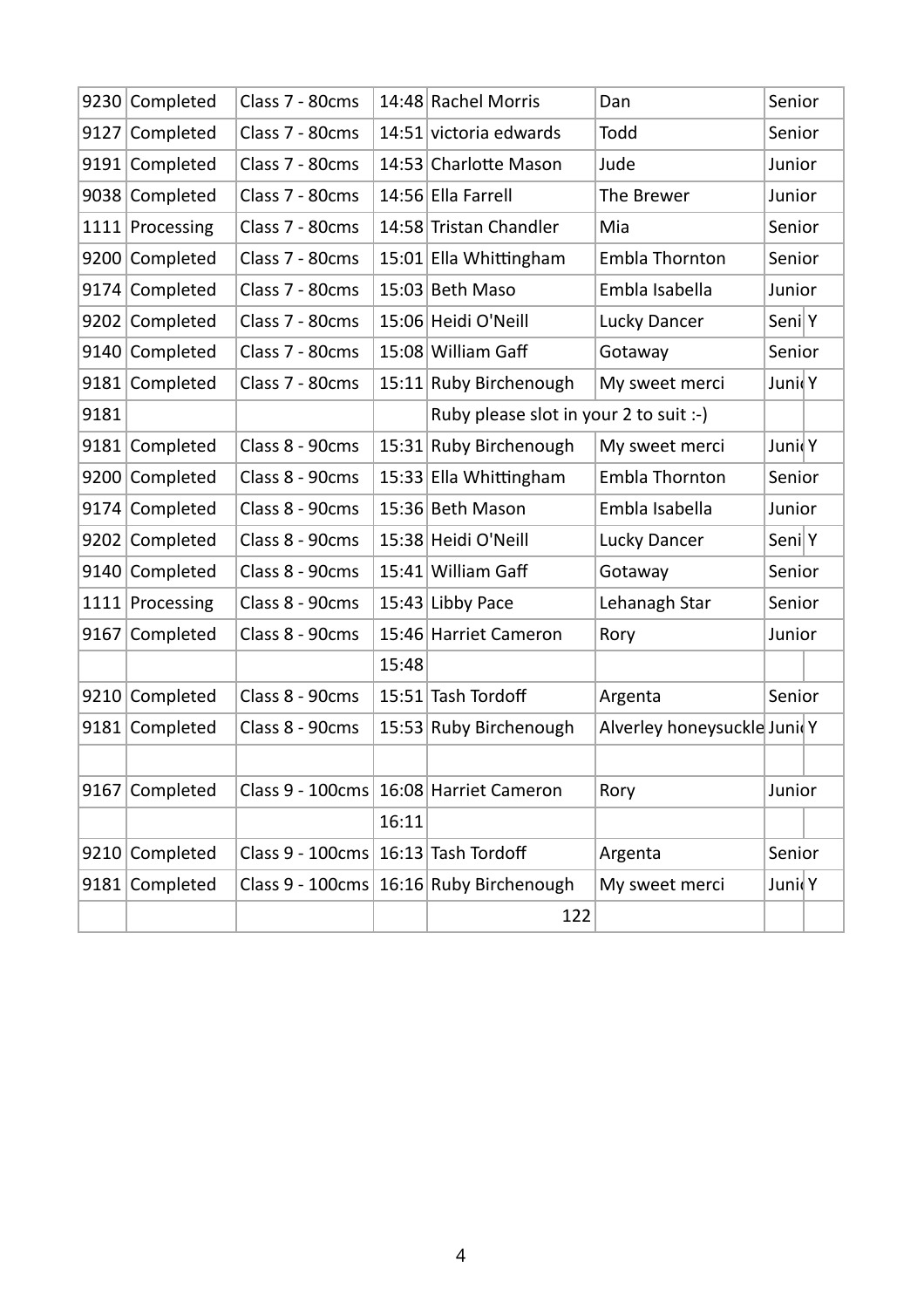|                 |                        | SHOWJUMPING - 5th Feb 2022 |        |                |                |             |                |
|-----------------|------------------------|----------------------------|--------|----------------|----------------|-------------|----------------|
|                 |                        |                            |        |                |                |             |                |
| <b>Class</b>    | <b>Rider</b>           | <b>Horse</b>               |        | Section Member | <b>Faults</b>  | <b>Time</b> | <b>Place</b>   |
| Class 1 - 30cms | Minnie Howdle          | Penny                      | Junior |                | $\overline{0}$ | 21.63       | $\mathbf 1$    |
| Class 1 - 30cms | <b>Ben Calcott</b>     | Clover                     | Junior |                | 0              | 28.03       | $\overline{2}$ |
| Class 1 - 30cms | Otto Jenvey            | Ruby                       | Junior |                | $\overline{0}$ | 29.48       | 3              |
| Class 1 - 30cms | Otto Jenvey            | Mascot                     | Junior |                | $\overline{0}$ | 30.61       | 4              |
| Class 1 - 30cms | Caitlin Boden          | <b>Belle</b>               | Junior |                | $\overline{0}$ | 32.23       | 5              |
| Class 1 - 30cms | Ava-Leigh Edwards      | rolo                       | Junior |                | $\overline{0}$ | 44.16       | 6              |
| Class 1 - 30cms | Carly Platts           | Faith                      | Junior |                | $\mathbf 0$    | 47.8        |                |
| Class 1 - 30cms | <b>Storm McConnell</b> | Daisy May                  | Junior |                | 0              | 67.14       |                |
| Class 1 - 30cms | <b>Summer Richards</b> | Midnight Runner            | Junior | Y              | E              |             |                |
| Class 1 - 30cms | <b>Holly Jones</b>     | Teddy                      | Junior |                | W/D            |             |                |
|                 |                        |                            |        |                |                |             |                |
|                 |                        |                            |        |                |                |             |                |
| <b>Class</b>    | <b>Rider</b>           | <b>Horse</b>               |        | Section Member | <b>Faults</b>  | <b>Time</b> | <b>Place</b>   |
| Class 2 - 40cms | Minnie Howdle          | Penny                      | Junior |                | $\mathbf 0$    | 20.52       | $\mathbf 1$    |
| Class 2 - 40cms | Jonty Hughes           | Lilly                      | Junior |                | 0              | 22.48       | $\overline{2}$ |
| Class 2 - 40cms | <b>Ben Calcott</b>     | Clover                     | Junior |                | 0              | 25.40       | 3              |
| Class 2 - 40cms | Lily Bevan             | Jake                       | Junior |                | $\mathbf 0$    | 25.65       | 4              |
| Class 2 - 40cms | Phoebe Glover          | <b>Ionos Fleur</b>         | Junior | Y              | 0              | 26.70       | $5 + SASH$     |
| Class 2 - 40cms | Caitlin Boden          | <b>Belle</b>               | Junior |                | 0              | 27.23       | 6              |
| Class 2 - 40cms |                        |                            |        |                |                |             |                |
|                 | Jj milner              | Cupcake                    | Junior | Υ              | 0              | 28.18       |                |
| Class 2 - 40cms | <b>Edison Williams</b> | <b>Breeze</b>              | Junior |                | 0              | 28.23       |                |
| Class 2 - 40cms | Freya Jenvey           | Mascot                     | Junior |                | $\mathbf 0$    | 32.48       |                |
| Class 2 - 40cms | <b>Summer Richards</b> | Midnight Runner            | Junior | Υ              | E(RF)          |             |                |
| Class 2 - 40cms | <b>Holly Jones</b>     | Teddy                      | Junior |                | W/D            |             |                |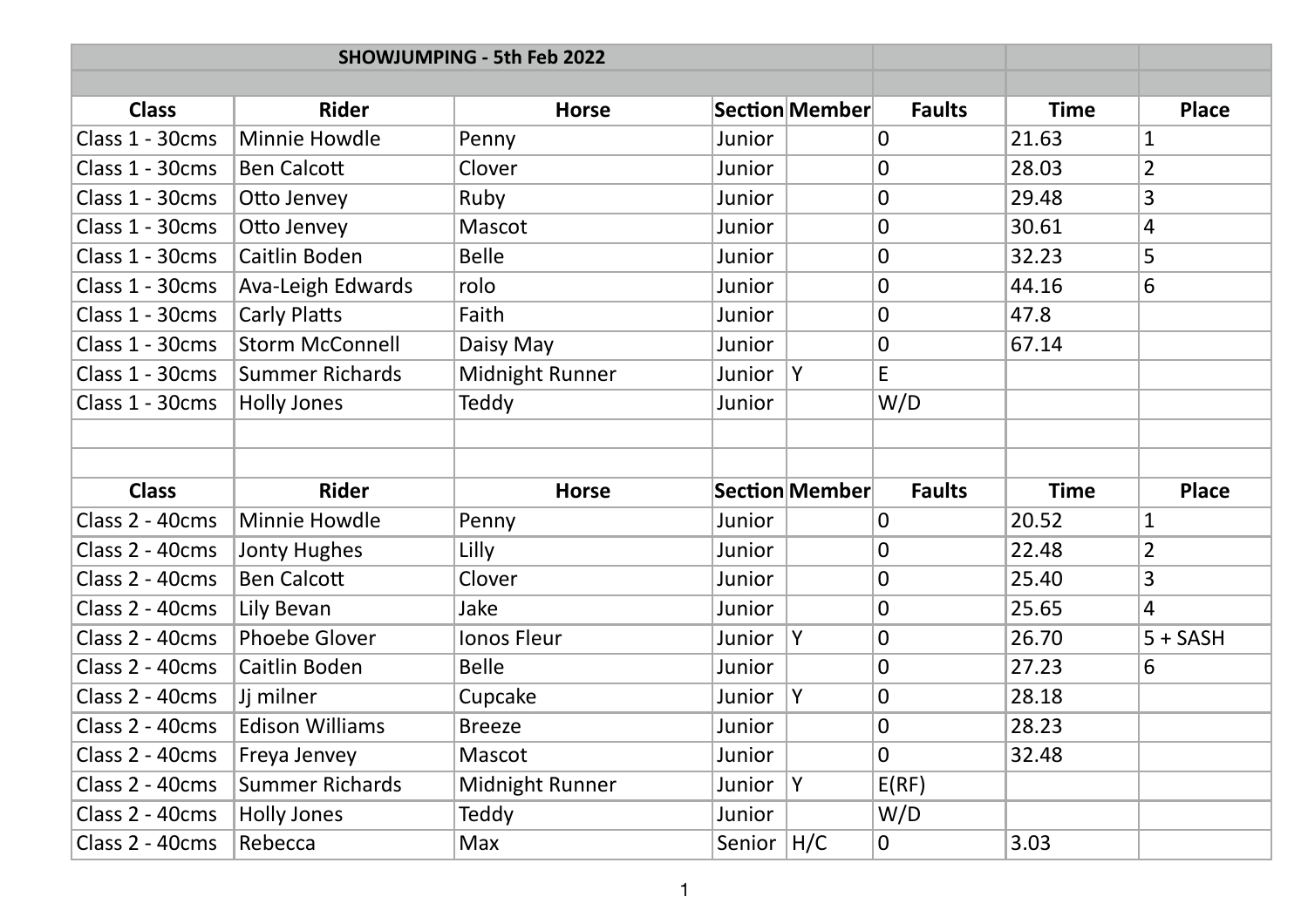| <b>Class</b>    | <b>Rider</b>            | <b>Horse</b>            |        | Section Member | <b>Faults</b>  | <b>Time</b> | <b>Place</b>   |
|-----------------|-------------------------|-------------------------|--------|----------------|----------------|-------------|----------------|
| Class 3 - 50cms | Jonty Hughes            | Lilly                   | Junior |                | $\overline{0}$ | 39.44       | $\mathbf{1}$   |
| Class 3 - 50cms | Jj milner               | Cupcake                 | Junior | Y              | $\mathbf 0$    | 47.38       | $2 + SASH$     |
| Class 3 - 50cms | Lily Bevan              | Jake                    | Junior |                | 0              | 60.46       | 3              |
| Class 3 - 50cms | Sophie Coupe            | Magic                   | Junior | Y              | 4(C)           | 57          | $\overline{4}$ |
| Class 3 - 50cms | Phoebe Glover           | Ionos Fleur             | Junior | Υ              | 4              | 65.16       | 5              |
| Class 3 - 50cms | Chloe Thorpe            | Lucan                   | Junior |                | 8(CR)          | 77.31       | 6              |
| Class 3 - 50cms | <b>Edison Williams</b>  | <b>Breeze</b>           | Junior |                | E(RF)          |             |                |
|                 |                         |                         |        |                |                |             |                |
| Class 3 - 50cms | Julie Whittingham       | Miss Moo                | Senior |                | $\mathbf 0$    | 35.91       | $\mathbf{1}$   |
| Class 3 - 50cms | Sophie Welch            | <b>Mello Moments</b>    | Senior | Y              | $\overline{0}$ | 41.13       | $2 + SASH$     |
| Class 3 - 50cms | Heidi O'Neill           | Pokohontus              | Senior | Υ              | $\overline{0}$ | 42.5        | 3              |
| Class 3 - 50cms | Rebecca                 | Max                     | Senior | Y              | $\overline{0}$ | 46.96       | $\overline{4}$ |
| Class 3 - 50cms | Sarah Platts            | Douglas                 | Senior |                | $\mathbf 0$    | 50          | 5              |
| Class 3 - 50cms | <b>Grace Docker</b>     | <b>Drumlane Beauty</b>  | Senior |                | E              |             |                |
|                 |                         |                         |        |                |                |             |                |
| <b>Class</b>    | <b>Rider</b>            | <b>Horse</b>            |        | Section Member | <b>Faults</b>  | <b>Time</b> | <b>Place</b>   |
| Class 4 - 60cms | <b>Esther Griffiths</b> | Ellie                   | Junior |                | 0              | 39.35       | $\mathbf{1}$   |
| Class 4 - 60cms | Sophie Coupe            | Magic                   | Junior | Υ              | $\mathbf 0$    | 43.26       | $\overline{2}$ |
| Class 4 - 60cms | <b>Evie Vincent</b>     | Princess                | Junior |                | 4(R)           | 48.16       | 3              |
| Class 4 - 60cms | Chloe Thorpe            | Lucan                   | Junior |                | 8(CR)          | 61.03       | $\overline{4}$ |
| Class 4 - 60cms | Lucy Welch              | <b>Sir Puzzle Pants</b> | Junior | Υ              | E(EOC)         |             |                |
| Class 4 - 60cms | <b>Macy Stokes</b>      | Kalmara What a Surprise | Junior | Y              | E(RF)          |             |                |
|                 |                         |                         |        |                |                |             |                |
| Class 4 - 60cms | Sophie Welch            | <b>Mello Moments</b>    | Senior | Y              | 0              | 40.41       | $\mathbf{1}$   |
| Class 4 - 60cms | Jessica Richards        | Devils Diamond          | Senior |                | $\mathbf 0$    | 48.53       | $\overline{2}$ |
| Class 4 - 60cms | Heidi O'Neill           | Pokohontus              | Senior | Y              | 4              | 40.10       | 3              |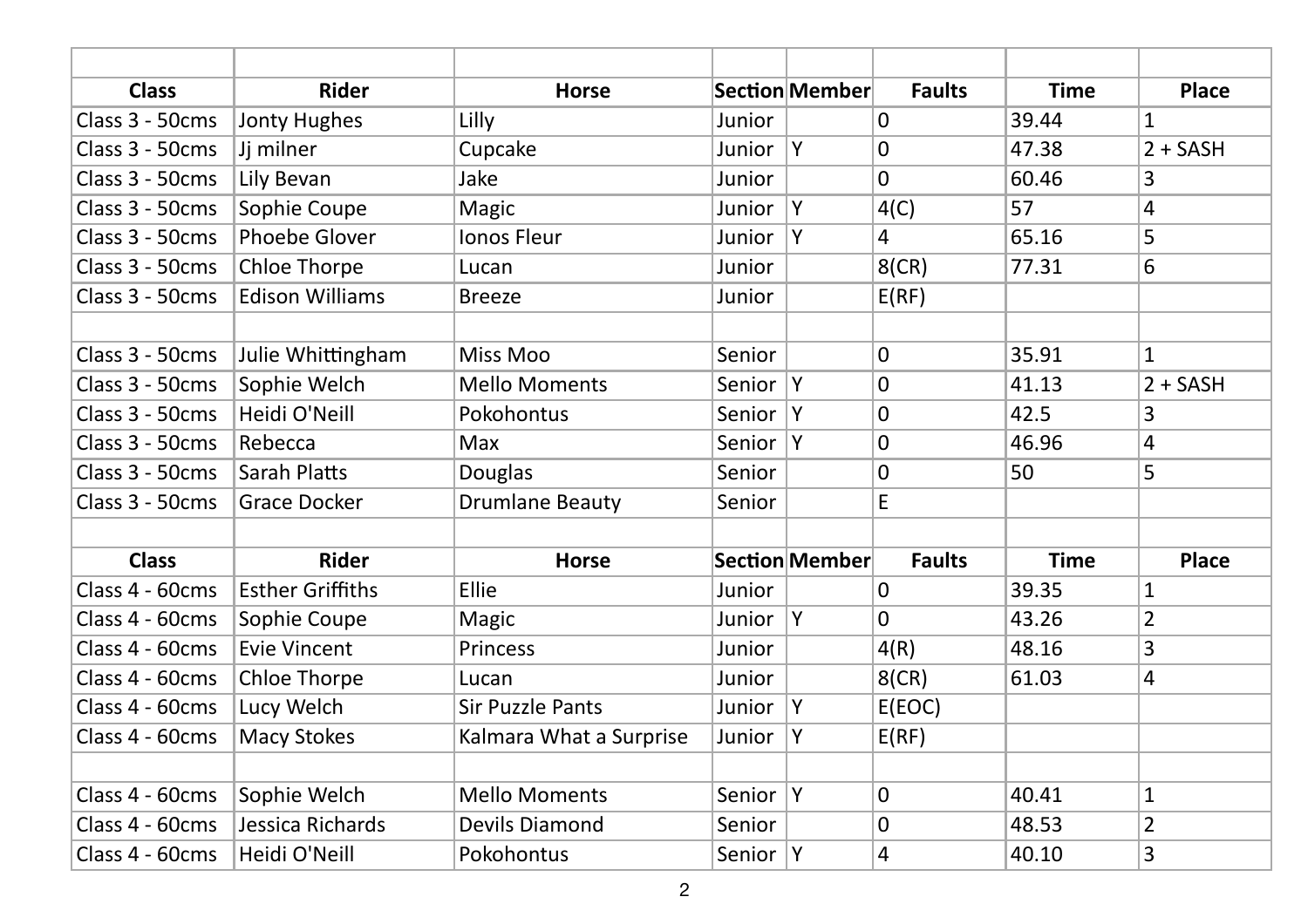| Class 4 - 60cms | Katier Scott         | Miss Buttercup                  | Senior | Y              | 4(R)           | 67.51       | 4              |
|-----------------|----------------------|---------------------------------|--------|----------------|----------------|-------------|----------------|
| Class 4 - 60cms | Grace Docker         | <b>Drumlane Beauty</b>          | Senior |                | W/D            |             |                |
| Class 4 - 60cms | Fiona Heath          | Dolly the unicorn               | Senior |                | W/D            |             |                |
|                 |                      |                                 |        |                |                |             |                |
| <b>Class</b>    | <b>Rider</b>         | <b>Horse</b>                    |        | Section Member | <b>Faults</b>  | <b>Time</b> | <b>Place</b>   |
| Class 5 - 65cms | Jemima Gautier       | Maybrookes Sonny Delight Junior |        | ΙY.            | $\overline{0}$ | 40.66       | $1 + SASH$     |
| Class 5 - 65cms | <b>Evie Vincent</b>  | Princess                        | Junior |                | $\Omega$       | 45.93       | $\overline{2}$ |
| Class 5 - 65cms | Blazey               | Hamish Gowan                    | Junior |                | 12             | 70.86       | 3              |
| Class 5 - 65cms | <b>Macy Stokes</b>   | Kalmara What a Surprise         | Junior | Υ              | E(RF)          |             |                |
| Class 5 - 65cms | Macy Stokes          | Kalmara What a Surprise         | Junior | Y              | $\mathbf 0$    | 38.43       |                |
|                 |                      |                                 |        |                |                |             |                |
| Class 5 - 65cms | Heidi O'Neill        | Dakota                          | Senior | Y              | $\mathbf 0$    | 36.82       | $1 + SASH$     |
| Class 5 - 65cms | Ann Gregory          | <b>DJ</b>                       | Senior |                | $\mathbf 0$    | 43.33       | $\overline{2}$ |
| Class 5 - 65cms | victoria edwards     | Todd                            | Senior |                | $\mathbf 0$    | 45.51       | $\overline{3}$ |
| Class 5 - 65cms | Hannah blackwell     | Seren Ebrill                    | Senior |                | $\mathbf 0$    | 52.26       | 4              |
| Class 5 - 65cms | Zoe Owen             | Tommy                           | Senior |                | 4              | 44.66       | 5              |
| Class 5 - 65cms | Shelley Brydon-Mason | Happigolucki                    | Senior |                | $\overline{4}$ | 46.74       | 6              |
| Class 5 - 65cms | George               | Sophy Gowan                     | Senior |                | 8              | 46.61       |                |
| Class 5 - 65cms | Sally tuckley        | Fenice                          | Senior | Y              | 8(CC)          | 82.80       |                |
| Class 5 - 65cms | <b>Abbie Burrows</b> | Vinnie                          | Senior |                | E(EOC)         |             |                |
| Class 5 - 65cms | <b>Grace Docker</b>  | <b>Drumlane Beauty</b>          | Senior |                | W/D            |             |                |
| Class 5 - 65cms | Lauren Bickley       | Arabella                        | Senior |                | W/D            |             |                |
| Class 5 - 65cms | <b>Thomas Hardt</b>  | Irish Oak                       | Senior | Υ              | W/D            |             |                |
| Class 5 - 65cms | Kate Hardt           | Irish Ginger Nut                | Senior | Υ              | W/D            |             |                |
|                 |                      |                                 |        |                |                |             |                |
| <b>Class</b>    | <b>Rider</b>         | <b>Horse</b>                    |        | Section Member | <b>Faults</b>  | <b>Time</b> | <b>Place</b>   |
| Class 6 - 70cms | Ruby Birchenough     | Alverley honeysuckle rose       | Junior | Y              | $\overline{0}$ | 31.75       | $1 + SASH$     |
| Class 6 - 70cms | Ella Terry           | <b>Black Blakeney</b>           | Junior |                | $\overline{0}$ | 41.65       | 2              |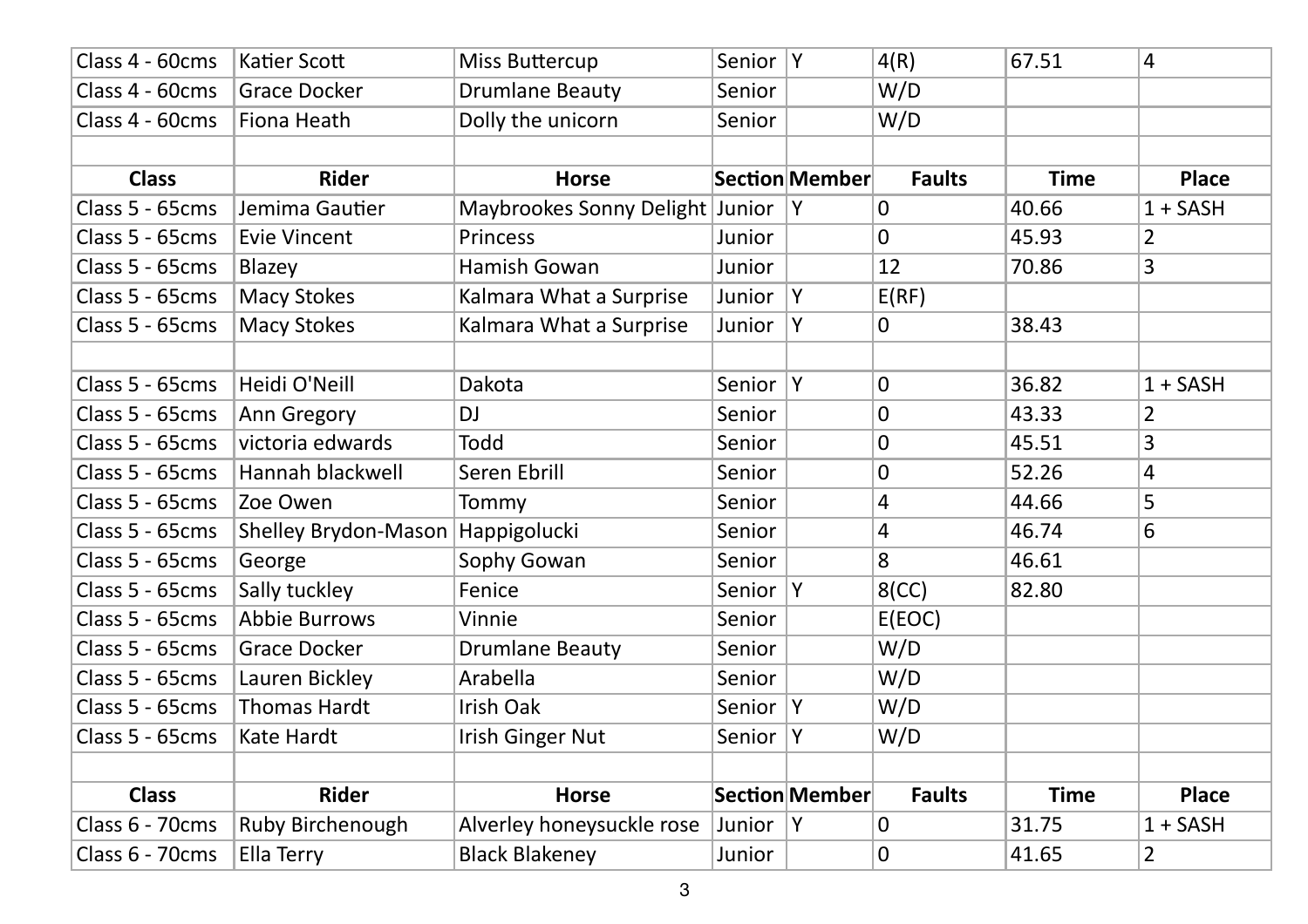| Class 6 - 70cms | Amélie Medford                    | Fernville Max           | Junior   |                | 0              | 44.7        | 3              |
|-----------------|-----------------------------------|-------------------------|----------|----------------|----------------|-------------|----------------|
| Class 6 - 70cms | <b>Esmie Timmis</b>               | Misty                   | Junior   |                | 4(R)           | 42.78       | 4              |
| Class 6 - 70cms | Gingerbread Man                   | Oona Gowan              | Junior   |                | 8(4R)          | 47.73       | 5              |
| Class 6 - 70cms | Blazey                            | Oona Gowan              | Junior   |                | 8(R4)          | 54.7        | 6              |
| Class 6 - 70cms | Macy Stokes                       | Kalmara What a Surprise | Junior   | Υ              | W/D            |             |                |
| Class 6 - 70cms | Jessica Cartmail                  | Eucalyptus              | Junior   |                |                |             |                |
| Class 6 - 70cms | Blazey                            | Hamish Gowan            | Junior   | H/C            | 8              | 47.85       |                |
|                 |                                   |                         |          |                |                |             |                |
| Class 6 - 70cms | Ellie codd                        | Zoe                     | Senior   |                | 0              | 33.56       | 1              |
| Class 6 - 70cms | Hannah Blackwell                  | Seren Ebrill            | Senior   |                | 0              | 41.24       | $\overline{2}$ |
| Class 6 - 70cms | Shelley Brydon-Mason Happigolucki |                         | Senior   |                | 0              | 44.53       | 3              |
| Class 6 - 70cms | John Tellwright                   | Sam                     | Senior   |                | 0              | 51.16       | 4              |
| Class 6 - 70cms | Jodie Bradbury                    | Diego                   | Senior   |                | 0              | 53.63       | 5              |
| Class 6 - 70cms | Ann Gregory                       | <b>DJ</b>               | Senior   |                | $\overline{4}$ | 44.48       | 6              |
| Class 6 - 70cms | Zoe Owen                          | Tommy                   | Senior   |                | 12             | 42.13       |                |
| Class 6 - 70cms | George                            | Sophy Gowan             | Senior   |                | 12             | 45.40       |                |
| Class 6 - 70cms | <b>Tristan Chandler</b>           | Ellie                   | Senior   |                | 12 (44R)       | 48.90       |                |
| Class 6 - 70cms | Sally tuckley                     | Fenice                  | Senior   | Y              | 12 (44R)       | 73.20       |                |
| Class 6 - 70cms | Nicola Morgan                     | <b>Gwin Llogsi</b>      | Senior   |                | 16 (CR44)      | 50.86       |                |
| Class 6 - 70cms | <b>Rachel Morris</b>              | Dan                     | Senior   |                | E(EOC)         |             |                |
| Class 6 - 70cms | Heidi O'Neill                     | Dakota                  | Senior   | Y              | W/D            |             |                |
| Class 6 - 70cms | Lauren Bickley                    | Arabella                | Senior   |                | W/D            |             |                |
| Class 6 - 70cms | <b>Thomas Hardt</b>               | Irish Oak               | Senior   | Υ              | W/D            |             |                |
| Class 6 - 70cms | Kate Hardt                        | Irish Ginger Nut        | Senior   | Υ              | W/D            |             |                |
| Class 6 - 70cms | Heidi thacker                     | Brendonhill symba       | Senior   |                | W/D            |             |                |
|                 |                                   |                         |          |                |                |             |                |
| <b>Class</b>    | <b>Rider</b>                      | <b>Horse</b>            |          | Section Member | <b>Faults</b>  | <b>Time</b> | <b>Place</b>   |
| Class 7 - 80cms | <b>Ruby Birchenough</b>           | My sweet merci          | Junior Y |                | 0              | 34.23       | $1 + SASH$     |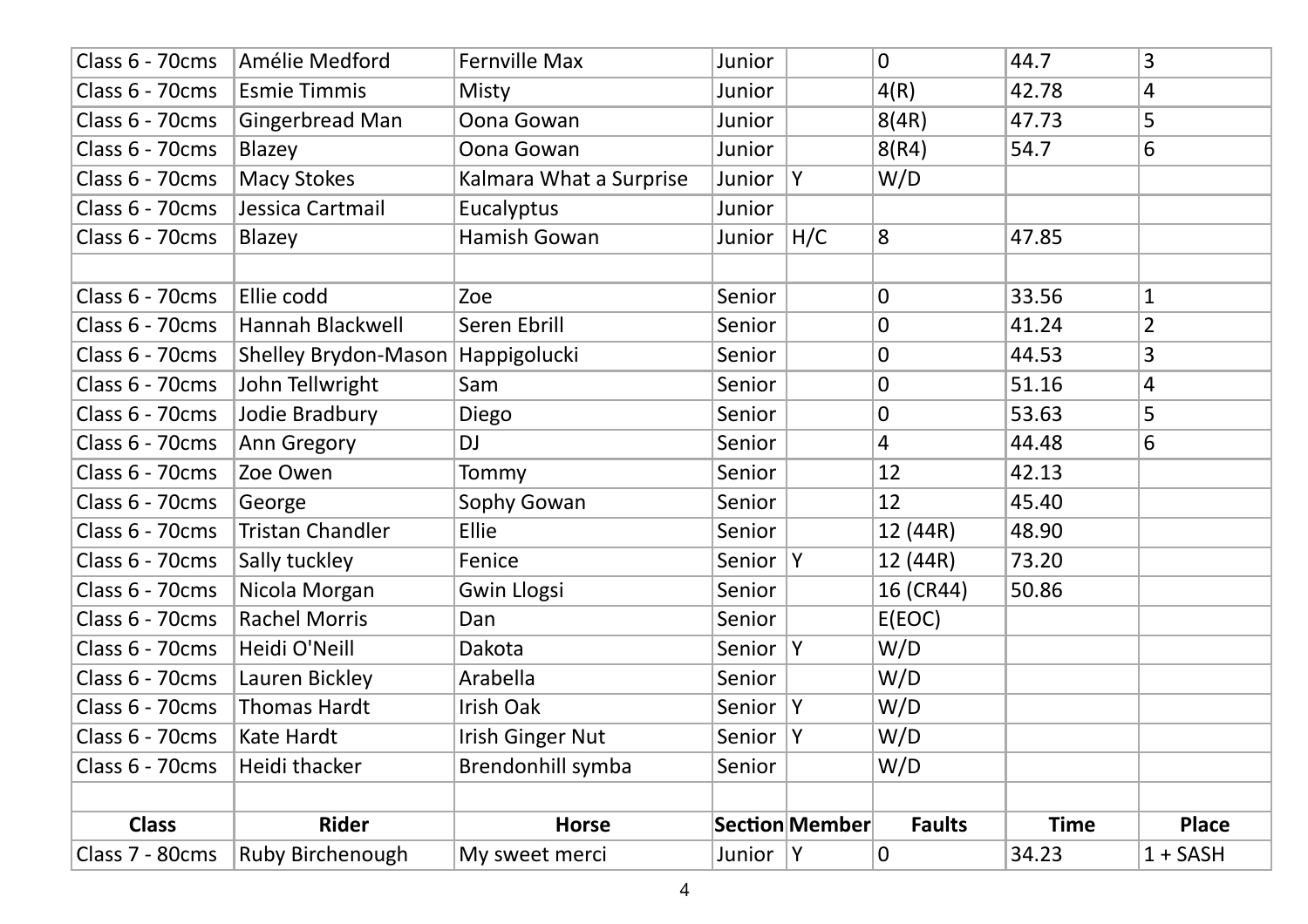| Class 7 - 80cms | Ruby Birchenough        | Alverley honeysuckle rose Junior |           | Y              | $\Omega$       | 38.84       | $\overline{2}$ |
|-----------------|-------------------------|----------------------------------|-----------|----------------|----------------|-------------|----------------|
| Class 7 - 80cms | Jemima Gautier          | Fieldside Royal Approval         | Junior    | Y              | $\overline{0}$ | 39.45       | 3              |
| Class 7 - 80cms | <b>Esmie Timmis</b>     | Misty                            | Junior    |                | $\mathbf 0$    | 40.42       | 4              |
| Class 7 - 80cms | <b>Beth Maso</b>        | Embla Isabella                   | Junior    |                | $\overline{0}$ | 41.41       | 5              |
| Class 7 - 80cms | Amélie Medford          | <b>Fernville Max</b>             | Junior    |                | $\overline{0}$ | 44.81       | 6              |
| Class 7 - 80cms | Charlotte Mason         | Jude                             | Junior    |                | 8(RC)          | 45.8        |                |
| Class 7 - 80cms | Ella Farrell            | The Brewer                       | Junior    |                | E(EOC)         |             |                |
| Class 7 - 80cms | Gingerbread Man         | Oona Gowan                       | Junior    |                | E(RF)          |             |                |
| Class 7 - 80cms | Jessica Cartmail        | Eucalyptus                       | Junior    |                |                |             |                |
|                 |                         |                                  |           |                |                |             |                |
| Class 7 - 80cms | Heidi O'Neill           | Lucky Dancer                     | Senior  Y |                | 0              | 32.83       | 1              |
| Class 7 - 80cms | <b>Rachel Morris</b>    | Dan                              | Senior    |                | $\overline{0}$ | 37.63       | $\overline{2}$ |
| Class 7 - 80cms | <b>Tristan Chandler</b> | Mia                              | Senior    |                | $\mathbf 0$    | 38.5        | 3              |
| Class 7 - 80cms | victoria edwards        | Todd                             | Senior    |                | $\mathbf 0$    | 48.96       | 4              |
| Class 7 - 80cms | <b>William Gaff</b>     | Gotaway                          | Senior    |                | $\overline{4}$ | 40.25       | 5              |
| Class 7 - 80cms | Ellie codd              | Zoe                              | Senior    |                | 4              | 40.43       | 6              |
| Class 7 - 80cms | John Tellwright         | Sam                              | Senior    |                | 4              | 43.83       |                |
| Class 7 - 80cms | Ella Whittingham        | Embla Thornton                   | Senior    |                | 4              | 45.03       |                |
| Class 7 - 80cms | Nicola Morgan           | <b>Gwin Llogsi</b>               | Senior    |                | E              |             |                |
| Class 7 - 80cms | Kate Hardt              | Irish Oak                        | Senior    | Y              | W/D            |             |                |
| Class 7 - 80cms | Heidi thacker           | Brendonhill symba                | Senior    |                |                |             |                |
|                 |                         |                                  |           |                |                |             |                |
| <b>Class</b>    | <b>Rider</b>            | <b>Horse</b>                     |           | Section Member | <b>Faults</b>  | <b>Time</b> | <b>Place</b>   |
| Class 8 - 90cms | Ruby Birchenough        | Alverley honeysuckle rose        | Junior    | Y              | $\mathbf 0$    | 33.4        | 1              |
| Class 8 - 90cms | Ella Whittingham        | <b>Embla Thornton</b>            | Senior    |                | $\overline{0}$ | 41.58       | $\overline{2}$ |
| Class 8 - 90cms | <b>Harriet Cameron</b>  | Rory                             | Junior    |                | $\mathbf 0$    | 46.81       | 3              |
| Class 8 - 90cms | Ella Farrell            | The Brewer                       | Junior    |                | $\mathbf 0$    | 47.16       | 4              |
| Class 8 - 90cms | Ruby Birchenough        | My sweet merci                   | Junior    | Υ              | 4              | 36.46       | 5              |